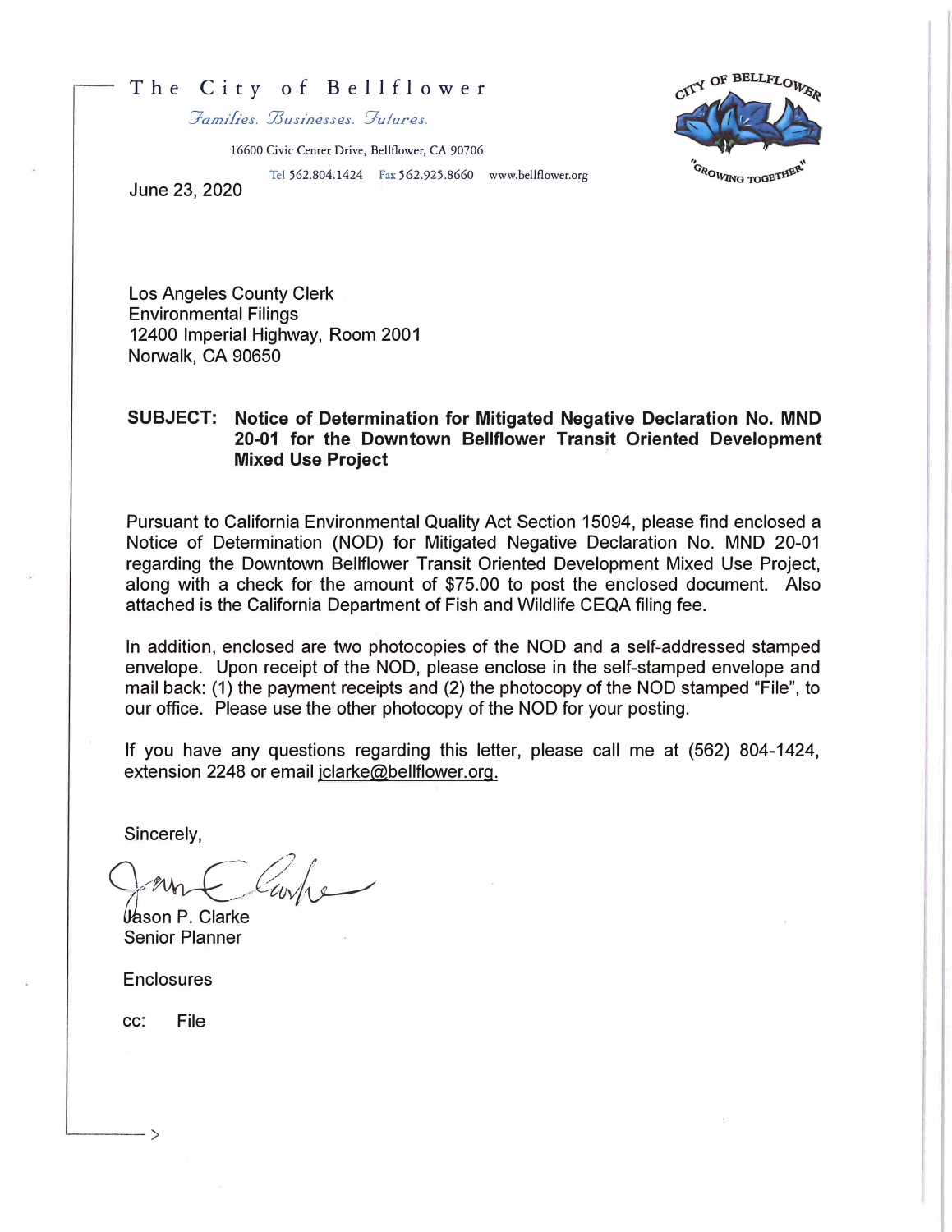## **Notice of Determination**

**To: X** Office of Planning and Research PO Box 3044, 1400 Tenth Street, Room 212 Sacramento, CA 95812-3044

**From:** City of Bellflower Planning and Building Services Department 16600 Civic Center Drive Bellflower, CA 90706

 $\boxtimes$  L.A. County Clerk Environmental Filings 12400 E. Imperial Highway, Room 2001 Norwalk, CA 90650

**Subject: Filing of Notice of Determination in Compliance with Section 21108 or 21152 of the Public Resources Code.** 

Mitigated Negative Declaration No. MND 20-01 for the Downtown Bellflower Transit Oriented Development Mixed Use Project

**Project Title:** Downtown Bellflower Transit Oriented Development Mixed use Project

| 2020050144                        | Jason P. Clarke       | (562) 804-1424 ext 2248       |
|-----------------------------------|-----------------------|-------------------------------|
| <b>State Clearinghouse Number</b> | Lead Agency           | Area Code/Telephone/Extension |
| (submitted to Clearinghouse)      | <b>Contact Person</b> |                               |

City of Bellflower. CA. Los Angeles County

**Project Location** (include county)

**Project Description:** 16411 Bellflower, LLC proposes to construct a mixed-use (theater, residential and service commercial) project on the 1.56-acre (68,000-square-foot [SF]) site. The project s ite is located south of Mayne Street, west of Bellflower Boulevard and north of Oak Street. Existing project site addresses are: 1) 9742 Mayne Street, 2) 16411 Bellflower Boulevard and 3) 9735 Oak Street. The project site is comprised of three (3) Assessor Parcel Numbers (APN): 7106-020-901, 7106-020-902 and 7106-020-900. The project is proposed in two parts: Parcel A) redevelopment of the existing and vacant "Cosmopolitan Grocers" building for new theater and retail commercial/restaurant uses, and 2) construction of a five (5) story, mixed-use, 91 unit condominium development and associated parking. The existing commercial uses/structures located south of the proposed Downtown Bellflower TOD building and north of Oak Street are not part of this proposed project and will remain as is.

This is to advise that the City of Bellflower (Lead Agency) has approved the above on June 22. 2020 and has made the following determination regarding the above described project:

- 1. The project  $\Box$  will  $\Box$  will not] have a significant effect on the environment.
- 2. An Environmental Impact Report [□ was △ was not] prepared for this project pursuant to the provisions of CEQA.  $\boxtimes$  A Mitigated Negative Declaration was prepared for this project pursuant **to the provisions of CEOA.**
- 3. Mitigation measures  $\Box$  were  $\boxtimes$  were not made a condition of the approval of the project.
- 4. A statement of Overriding Consideration [□ was  $\boxtimes$  was not] adopted for this project.
- 5. Findings  $[\nabla]$  were  $[\nabla]$  were not] made pursuant to the provisions of CEQA.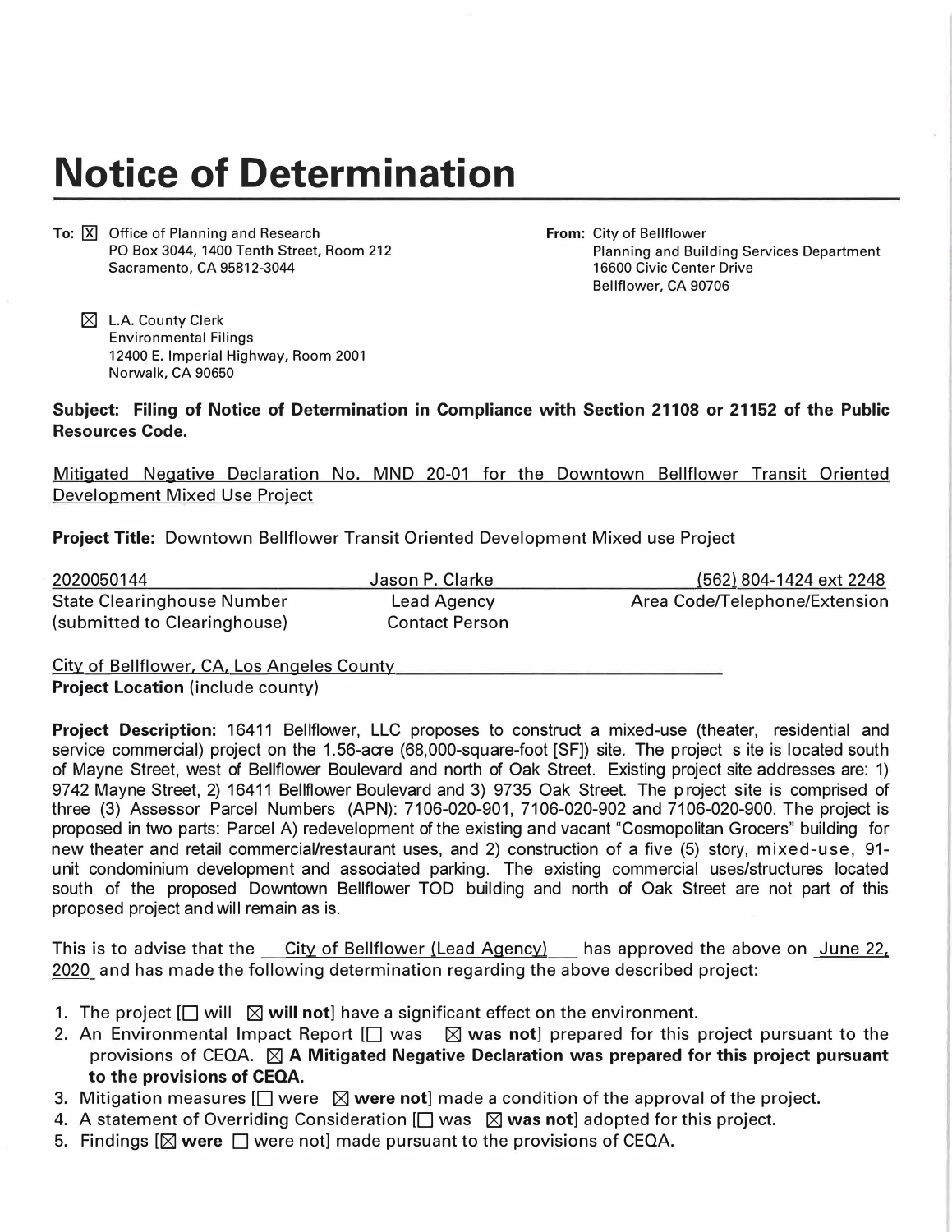This is to certify that the Mitigated Negative Declaration, circulated for public review from May 7, 2020, to May 27, 2020, and record of project approval are available to the General Public at: City of Bellflower, Planning Department, 16600 Civic Center Drive, Bellflower, CA 90706. Comments were received on the MND and responses to comments were prepared.

06/23/20 Senior Planner *Signature (Public Agency)*  $\qquad \qquad$  Date **Date Title** 

Date received for filing at OPR: June 23, 2020